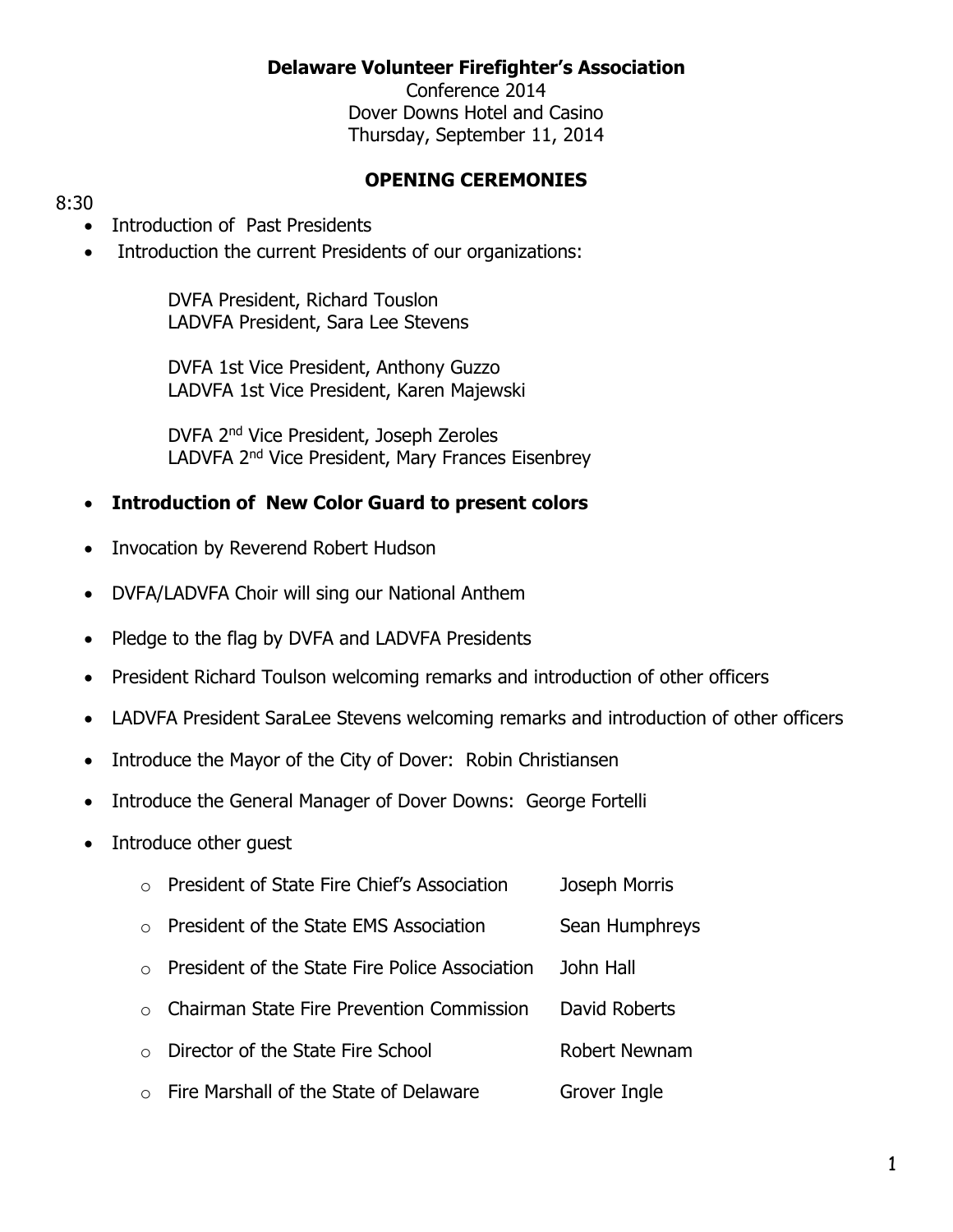• Introduce the conference executive committee:

| o DVFA Chairman          | John Stevenson                 |
|--------------------------|--------------------------------|
| o LADVFA Chairperson     | <b>Stacy Northam-Smith</b>     |
| o DVFA Co-Chairmen       | John McKenzie & George Lamborn |
| o LADVFA Co-Chairpersons | Lorraine Madden and Pam Ingle  |
| ○ Conference Secretary   | Virginia Yeager                |
| o Conference Treasurer   | Allen Metheny                  |
| o DVFA Office Manager    | Melissa Kiser                  |
| ○ Conference Advisor     | <b>Elmer Steele</b>            |

Over the next few days you will undoubtedly come in contact with many friends and associates in the fire service and most notably our sponsors. Please take a moment to personally thank them for their support.

I also hope you plan to spend some time with our exhibitors. Like our sponsors these folks contribute to the success of our conference.

• Introduction of Bruce Colburn and Jeff Buckworth, of PNC Bank.

September 11, Reflection Story of Wells Crowther Introduce video, song "Somewhere"

- DVFA/LADVFA Choir sing the "Song for the Unsung Hero"
- Introduction of Bobbi Albright who will announce the 50 year LADVFA members.
	- o Barbara Triglia- Delmar
	- o Edith West- Millville
	- o Shirley Collins- Roxana
	- o Norma Knox- Aetna
	- o Nancy Hudson- Claymont
	- o Doris Hedrick- Mill Creek
	- o Phyllis Fox-Minquadale
	- o Patricia Lockwood- Minquadale
	- o Ruth Taylor- Minquadale
	- o Helen George- Odessa
	- o Carlene Foraker- Odessa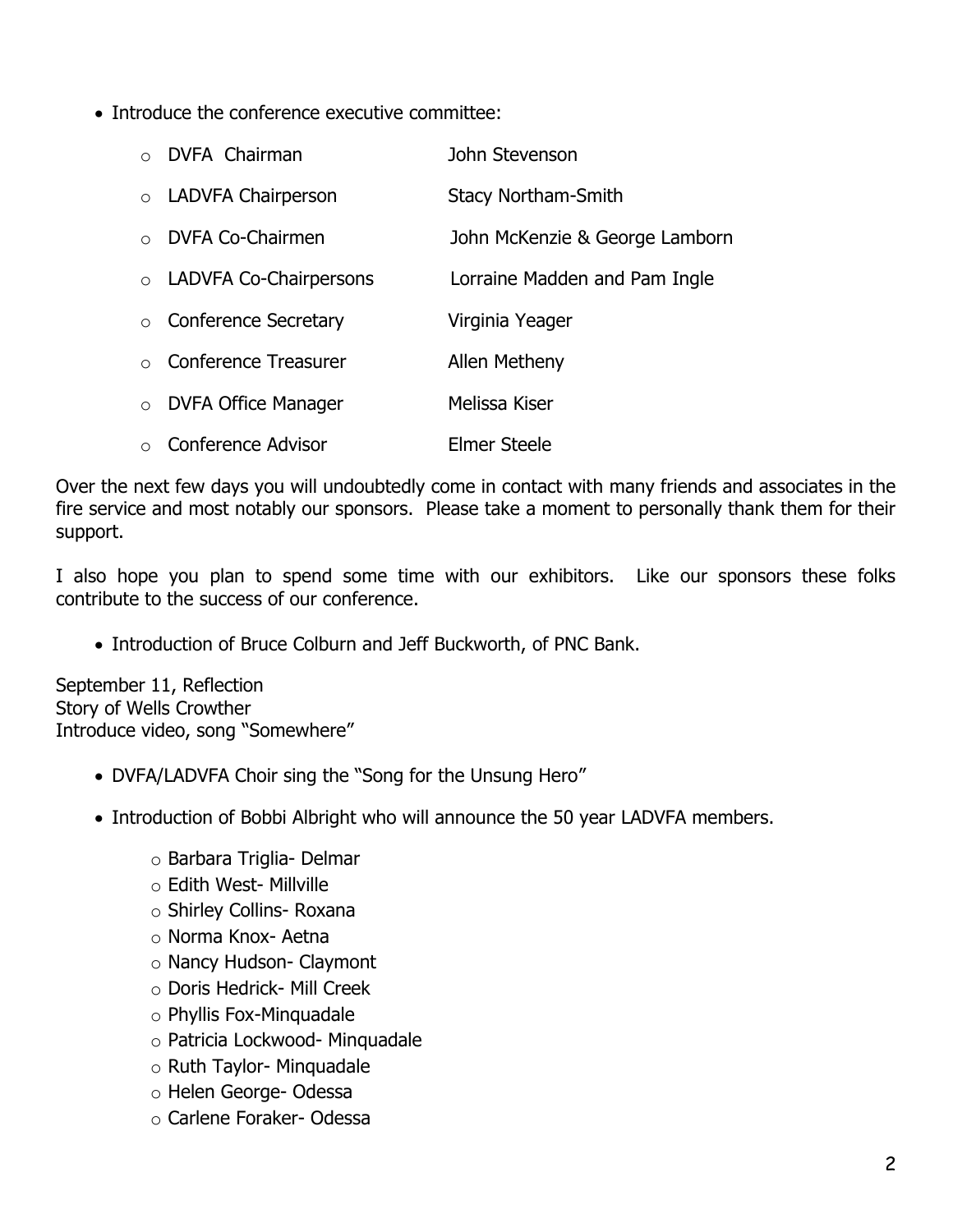- o Joan Owens- Talleyville
- o Norma Hurst- Talleyville
- o Connie Fox- Carlisle
- o Maude Smith- Carlisle
- o Lois Walters- Felton
- o Mabel Woikoski- Felton
- o Delores Collins- Harrington
- o Dorothy Collins- Harrington
- o Irene Dean- Harrington
- o Geraldine Outten- Harrington
- o Betty Taylor- Harrington
- o Mary Ann Wilson- Harrington
- o Juanita Rentz- Magnolia
- Introduction of Kim Figgs for the Ladies Auxiliary Hall of Recognition presentations.
	- o Mary Hughes- Milton
	- o Sara (Dotty) Vandenbraak- Talleyville
	- o Connie Fox- Carlisle
	- o Penny Rodimak- Hartly

M/C: Introduce President Emeritus Bruce Ennis, who will announce the 50 year members. (39)

Bruce Ennis read civilian recognitions

The Delaware Volunteer Firefighter's Association meets a minimum of quarterly at the facilities of the Delaware State Fire Service center and whereas during the business session of each Executive Committee meeting, the Association takes time to pay tribute to individuals, businesses, organizations and associations who have rendered outstanding and dedicated service to their community, their state, their county, and the Volunteer Fire Service,

AND whereas on May 25, 2014 at 5:27 pm, Howard Houseknecht, Paul Shirk and their wives were just leaving the beach in Howards 12 foot aluminum boat when they saw a burning vessel in the water AND, Howard and Paul quickly returned to the beach, dropped off their wives and headed their boat towards the burning vessel and upon arrival of the burning vessel they found 2 adults and 4 children in the water, They immediately got the children in their boat, but the boat on fire was burning rapidly and the heat was intense so Howard had the other victims hold on to his boat as he backed it away from the burning boat and after Howard had moved to a safe distance from the burning vessel, Howard and Paul got the rest of the victims in their boat and took them to shore. The Bowers Fire Company responded and extinguished the boat fire and now therefore be it resolved that the Officers and Members of the Delaware Volunteer Firefighter's Association take time to recognize Howard Houseknecht and Paul Shirk with the Civilian Recognition Award for their actions in saving the lives of six people. Be it further resolved that this Resolution should be approved and presented to Howard Houseknecht and Paul Shirk at the 2014 DVFA Conference on this Eleventh Day of September 2014.

The Delaware Volunteer Firefighter's Association meets a minimum of quarterly at the facilities of the Delaware State Fire Service center and whereas during the business session of each Executive Committee meeting, the Association takes time to pay tribute to individuals, businesses, organizations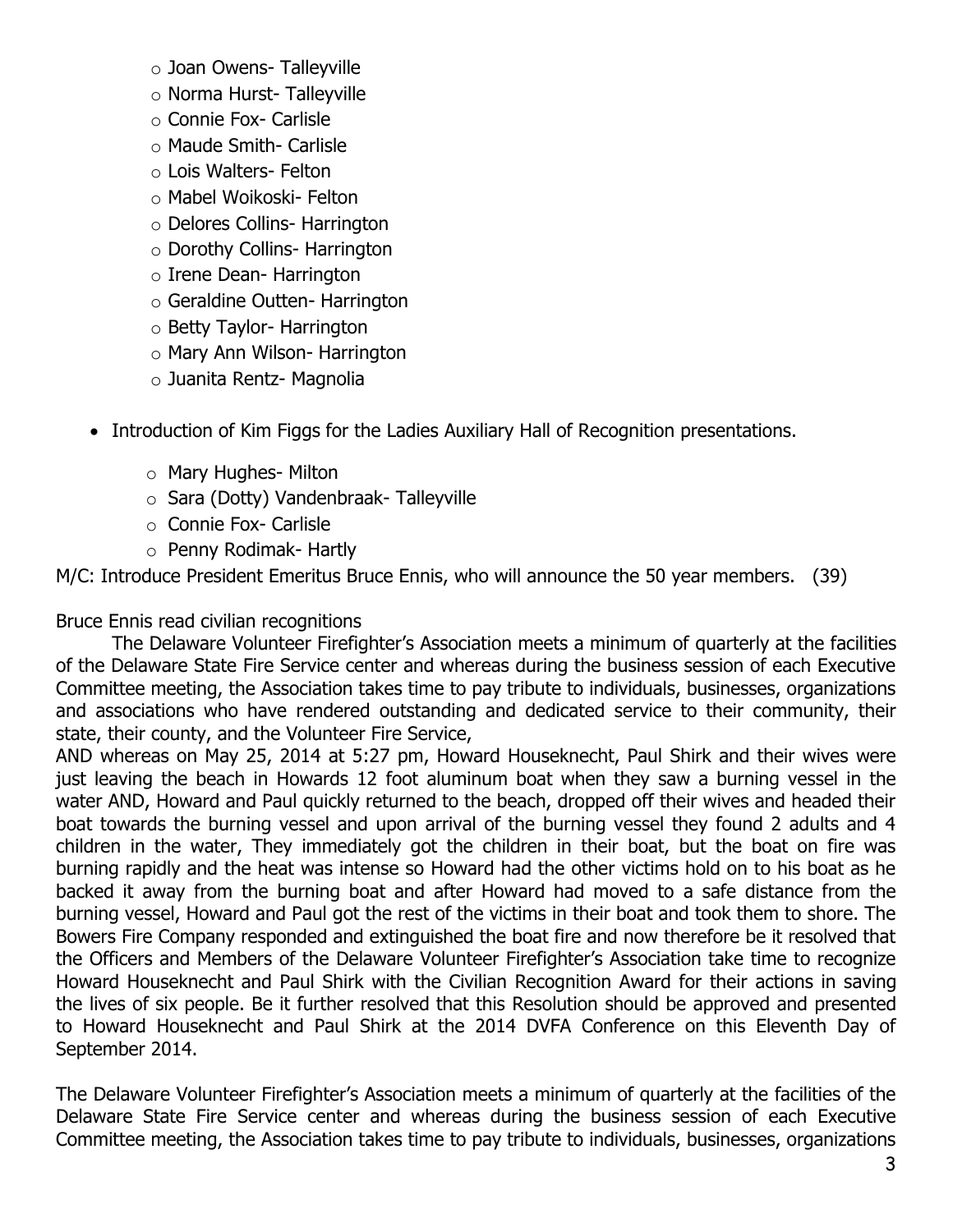and associations who have rendered outstanding and dedicated service to their community, their state, their county, and the Volunteer Fire Service, AND whereas on May 20, 2014 Mr. Kenneth Smith was driving when he witnessed a motor vehicle collision involving a dump truck and an automobile, on Cedar Creek Road near Lincoln, and as Mr. Smith parked his car and approached the crash scene he saw an overturned dump truck and a flattened car. The driver of the car was deceased. The driver of the dump truck was still in the truck and the truck was on fire and, Mr. Smith then went directly to the truck, pulled open the door and helped the driver out of the truck as the flames started climbing up the seat and now therefore be it resolved that the Officers and Members of the Delaware Volunteer Firefighter's Association take time to recognize Kenneth Smith with the Civilian Recognition Award for his actions in saving the life of the truck driver. Be it further resolved that this Resolution should be approved and presented to Kenneth Smith at the 2014 DVFA Conference on this Eleventh Day of September 2014.

- Introduction of Ed Barlow who will announce this year's additions to our Hall of Fame.
	- o Chairman of Archives- Charles Emerson- Claymont
	- o EMS Lifetime Achievement Ed Lewis- Hartly
	- o From a member Company Robert Sutton- Five Points
	- o Heroic EMS Person of the Year Michael O'Connor- Dover
	- o Heroic Firefighters- Eric "Caeser" Haley- Claymont
	- o Heroic Firefighters- Robert Lynch Talleyville
	- o Heroic Firefighters- Tim Laird- Talleyville
	- o Heroic Firefighters- Jason Stieble- Talleyville
	- o Heroic Firefighters- Thomas Looney- Talleyville
	- $\circ$  Firefighter of the Year- Mike Rush- Christiana
	- o Instructor of the Year- Denise Dill- Dagsboro
	- o Meritorious Award John Barkley- Clayton
	- o Past President DVFA Charles H. Boyer- Dover
	- o Past President Fire Police- David J. Snell- Marydel
	- o Past President Chiefs- Glenn Gillespie- Carlisle
	- o Past President EMS Edward L. Angwin- Little Creek

Introduce George Kerr who will announce the scholarship winners.

- Emily Albright
- Devon Bradley
- Leah Burge
- Ashley Carrow
- Kevin Cowperthwait
- Casey Daisey
- Sarah Davis
- Rancel Evans
- Daniel Fox
- Drew Fox
- Jenna Fox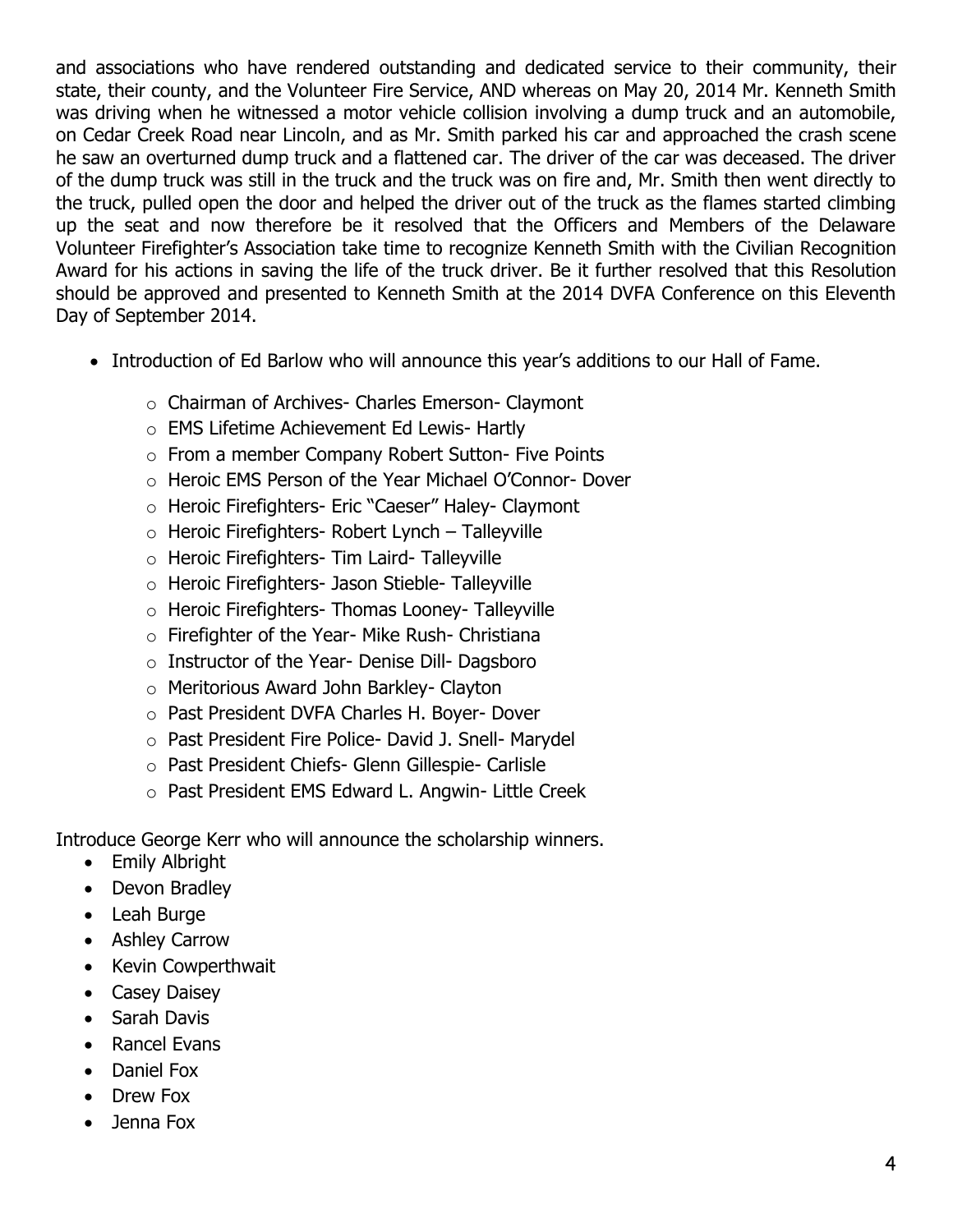- Stephen Fox
- Zachary Frail
- Joshua Giles
- Paul Hassel
- Benjamin Hearn
- Jamie lee Jaquette
- Amber Johnson
- Brittney Jones
- Laura Justice
- Brian Lee
- Allison Lowe
- Alyssa Lucas- Forsman
- Emily Majewski
- David Joseph Majewski
- Kelly McNemar- Johnson
- Jacob Miller
- Rochelle Moretti
- Joshua- Coy Parsons
- Katherine Poppe
- Brian Rasmussen
- David Roberts, Jr.
- Steven Rozell
- Gregory Schulties
- Amber Shaffer
- Jessie Simpson- Walker
- Tyler Sipple
- Emily Smith
- Laurie Smith
- Laura Snyder
- Kaitlyn Sweetman
- Brandon Thompson
- Ashley Toomey
- Robert Webster
- Megan Young
- Introduction of Carleton Carey who will present the Non-Heroic Fire Fighter of the Year- This year's Fireman of the year has been a member of his department for 47 years. He has held the office of President, Trustee, Board of Directors, Vice President of which he holds now, Engineer and Fire Police. In 2009 he was selected as State Fire Policeman of the Year. He helped write the First Fire Police course for the Delaware State Fire School and was the first instructor of the course. He also wrote the First 30 hour Advanced Fire Police Course. He was an instructor for the Delaware State Fire School for over 20 years and also taught an EVO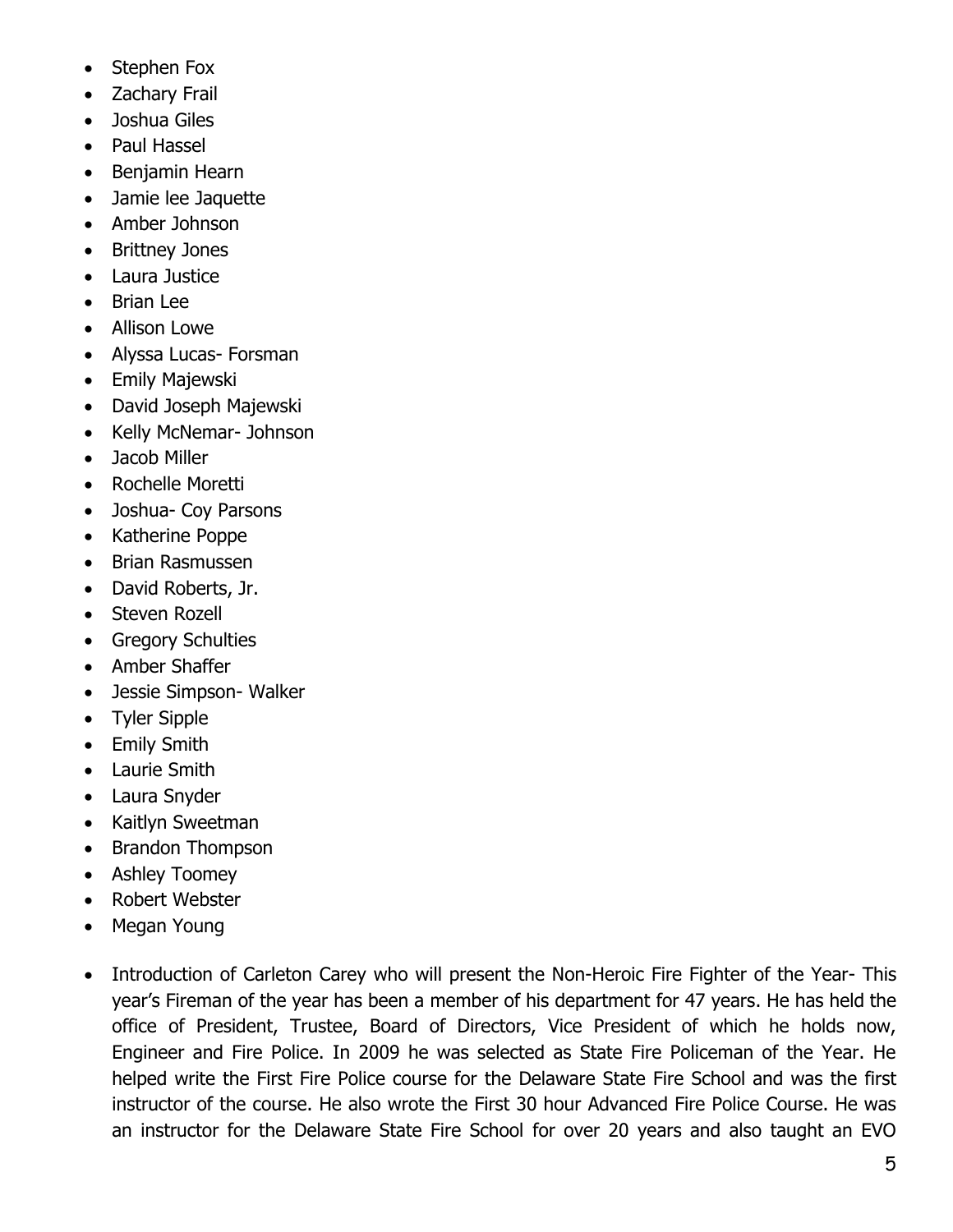Course. He was one of the first ambulance drivers when his department took over the EMS Service in 2000. He is Chairman of his Departments EMS committee, which handles daily operations of their paid EMS staff and volunteer people. He also serves on the pension and bylaws committees for his department. In his professional life he was a Delaware State Policeman for 20 years, retiring as Captain. He was Director of Training for the Division of State Police, Administrator for Council of State Police Training and Troop Commander of the Criminal Investigative Division of the Delaware State police for Sussex County. He attended the FBI academy. During this time he also was a licensed funeral director for 30 years. He taught defensive driving for the Delaware Safety Council for 10 years. He was an Emergency Planner for Sussex County for 16 years. He has served his community on Town Council for 9 years, acting as Mayor for 8 years. In the Little League Organization he was a manager, coach, umpire, for his Home League and also served on Delaware District III. He is active on the Local Cemetery Board. He is a 52 year member of Grace United Methodist Church and serves as a member of the Board of Trustees. One of his hobbies is teaching his grandchildren to play golf. He has been married for over 40 years and they have 3 children. The Fireman of the Year for 2014 goes to Lynn Bullock of the Millsboro Fire Company.

Thank Opening Ceremony Committee and helpers. Carol Walton Pam Ingle George Lamborn Dan Carrier Bill Tobin Stacy Northam-Smith

Presented Movie "Delaware Year in Review" Introduce LADVFA Chaplain Virginia Yeager for the benediction.

#### **2014 DVFA CONFERENCE Executive Meeting Thursday, September 11, 2014 Rollins Center @ Dover Downs Hotel**

Call the business session to order by President Richard Toulson at 11:30 AM

Invocation offered by Pastor Bob Hudson

Pledge to the flag led by Norman Batchelor

Conference appointments by President Toulson

- Credentials: Jay Jones, Sta. 75, Dan Burris, Sta. 1-27, Harold Brode, Sta. 50
- Sergeant at Arms: Dan Carrier, Sta. 19, Ducky Reed, Sta. 20, Steve White, Sta. 49, Harold Brode, Sta. 50, Dominic Messina, Sta. 80, Ed Schaffer, Sta. 82, Wayne Ferrante, Sta. 19
- Committee to visit the ladies: Ron Marvel, Sta. 87, Ray Stevens, Sta. 88 Charles Stevenson, Sta. 77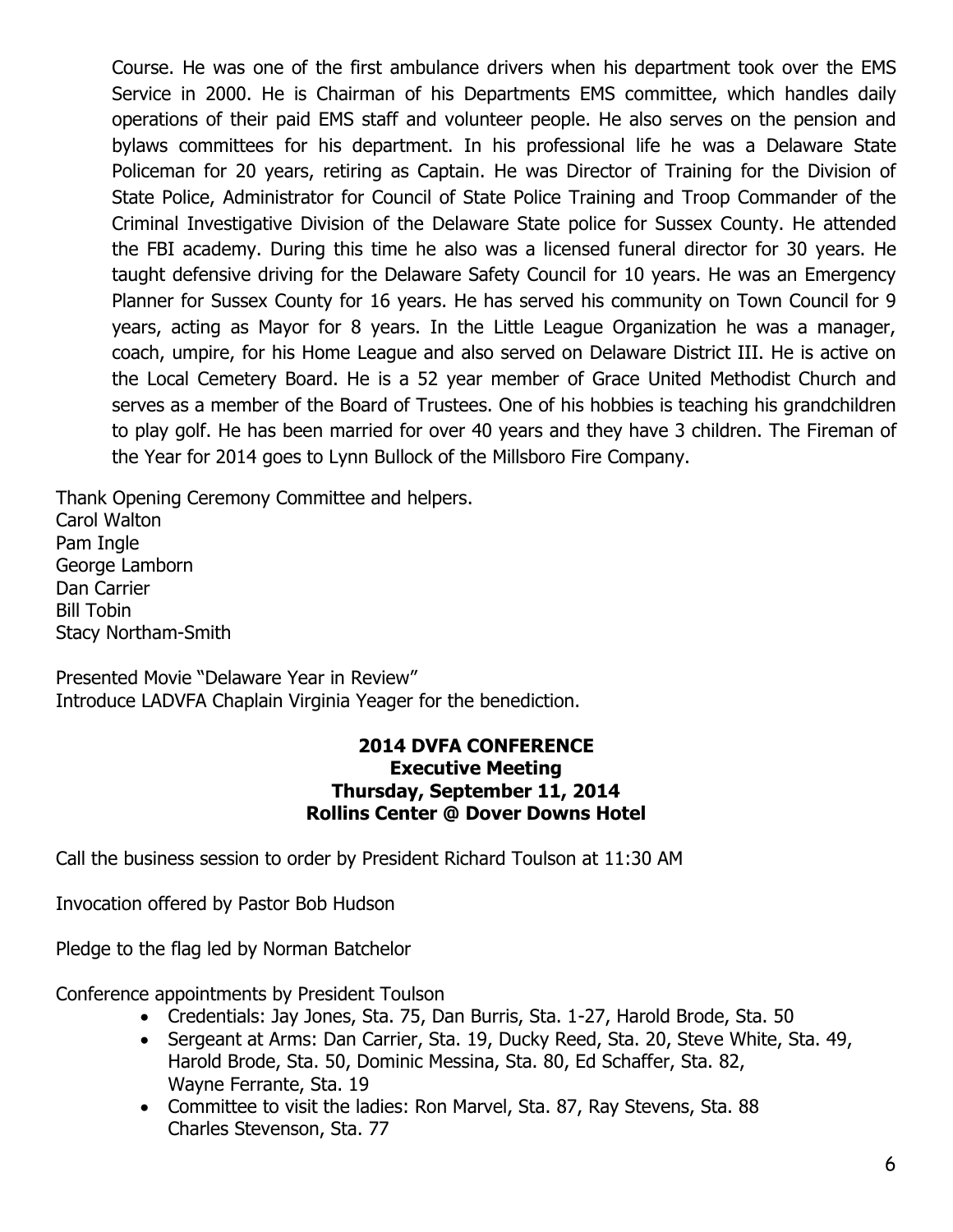Parliamentarians: Bill Betts, Sta. 49, Joseph Hojnicki, Sr, Sta. 22, Ed Barlow, Sta. 20, Norman Batchelor, Sta. 83

## **CONFERENCE GROUND RULES AND CONDUCT**

No hats, all cell phones and pagers are to be turned off or placed in the silent mode. In order to speak, rise to be recognized by the Chair, proceed to the nearest microphone, state your name and the fire company that you are representing.

#### **READING OF COMMUNICATIONS**

Secretary Elmer Steele read the communications:

- Letter from Perdue reference to Partners in Progress
- Letter from Barclays reference to Partners in Progress
- Letter from KCVFA supporting Allen Metheny for Treasurer of the DVFA
- $\bullet$  Letter from KCVFA supporting Joe Zeroles for 1<sup>st</sup> Vice President of the DVFA
- Letter from the Delaware Department of Health and Social Services ref. to the food code
- Letter from SCVFA supporting Elmer Steele for Secretary of the DVFA
- Letter from SCVFA supporting Ted Walius for  $2<sup>nd</sup>$  Vice President of the DVFA
- Letter from NCVFA supporting Anthony Guzzo for President of the DVFA
- Letter from SCVFA supporting Clayton Yocum, Sr. for Sussex County 3 year Director

# **REPORT OF THE OFFICERS**

**President Richard Toulson:** The President stated that he, along with several others, had spent a lot of time in Legislative Hall this year. We worked on 4 bills this year and were able to get all 4 passed. The actual signing will take place on Wednesday, September 24<sup>th</sup> at Station 43 Cheswold at 2:00 PM. Would like to see a good turn-out for the signing. President Toulson stated that he, along with several of the other table officers, has done a lot of traveling this year. We have gathered and shared lots of valuable information. He thanked the R&R committee for their special efforts this year, especially for getting the rodeo at the State Fair.

Thanked everyone for a great year. Thanked Seaford Fire Department for their support during his term of office. A special thanks to the 2014 Conference committee for a great job.

1<sup>st</sup> Vice President Anthony Guzzo: Stated that his report was in electronic form and filed with the office. He stated that he had also attended many meetings and events, while representing this Association. Thanked Hockessin Fire Company for their support this past year

**2 nd Vice President Joe Zeroles:** Stated that his report was in electronic form and filed with the office. He stated that he had also attended most of the same functions and events that  $1<sup>st</sup>$  Vice President Guzzo just spoke about.

**Secretary Elmer Steele:** Stated that his report was also in electronic form and filed with the office. If I can be of any assistance to any of you, please do not hesitate to call.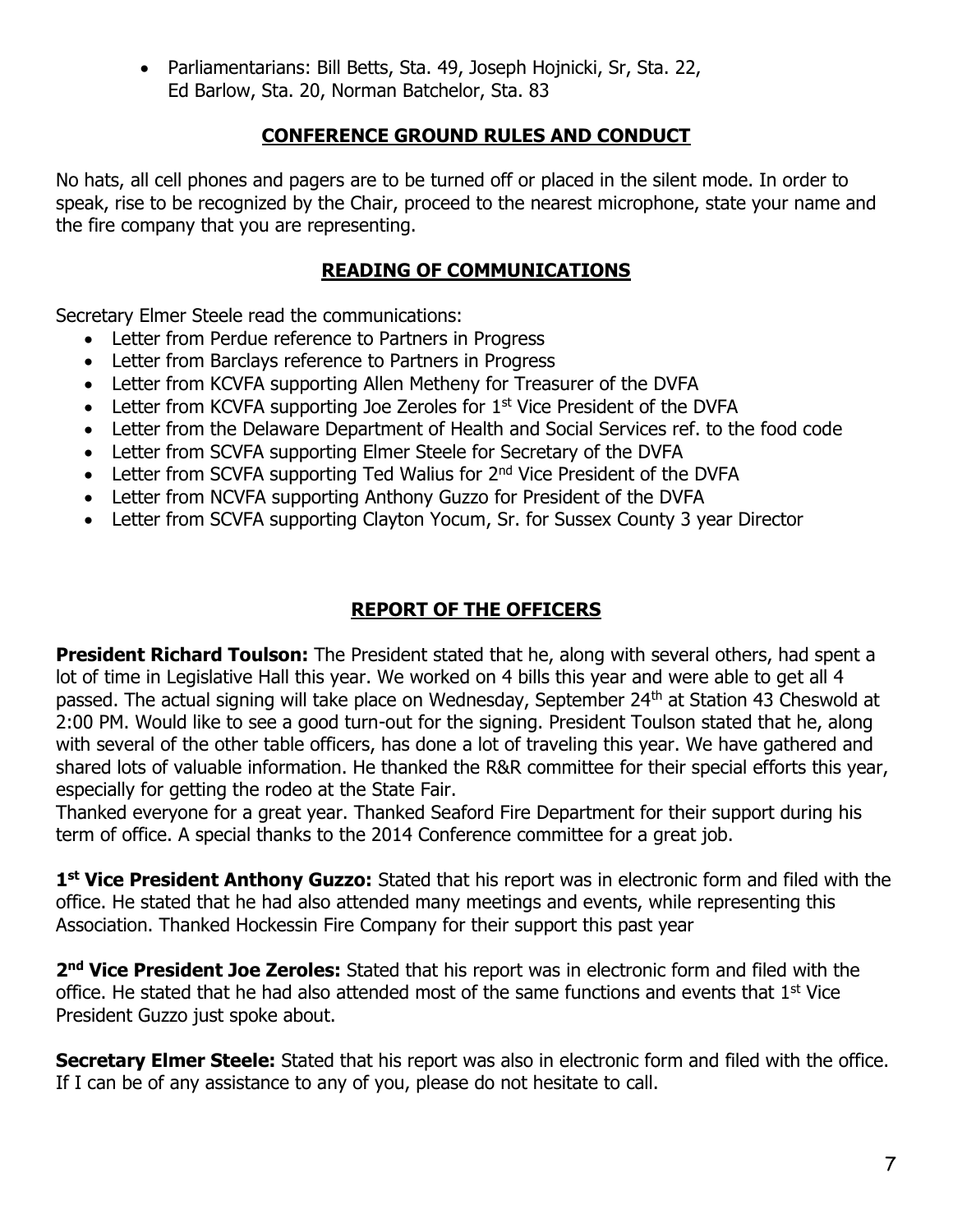**Treasurer J. Allen Metheny:** Thanked the officers for another great year and look forward to the coming year with the new officers. He gave the financial report for the Association and for the conference accounts. This info is in your packets for your review. Books have been audited by our CPA firm and all is well. Look forward to serving another year as the Treasurer of the Association.

**Executive Manager Warren Jones:** Warren gave a report on the legislative session for the past year. He apologized to the membership, stating that there was a page missing from the committee list. Will have the correct copies at the December meeting or you can go to the web site and download the complete committee list. He thanked everyone for their support to the office this past year.

**Introduction of Out-of-State Guest:** Steve Austin introduced the Out of State guests that were in attendance this morning;

- Maryland State Firemen's Association (MSFA) Past President Dave Lewis brought greetings from the State of Maryland on behalf of President David Keller who will be here tomorrow.
- Pennsylvania Firemen's Association, President Sandra Cullen brought greetings from the State of Pennsylvania. Her husband, Past President Thomas Cullen presented President Toulson with a challenge coin from Pennsylvania.
- Cumberland Valley Volunteer Firemen's Association (CVVFA) 1<sup>st</sup> Vice President Hoby Howell brought greetings from their Association on behalf of President Walter Robinson. CVVFA just completed their Convention in August and Hoby thanked the group from Delaware that attended in Chambersburg, PA. The 2015 CVVFA Convention will be in Delaware City.
- Delmarva Firemen's Association President Pastor Bob Hudson thanked this Association for their support. He stated that there were several officers from the Delmarva in the room today.
- Virginia State Firefighter's Association (VSFA) President Larry Logan brought greetings from the Commonwealth of Virginia.

**DVFA Foundation:** Steve Austin stated that a full report of the foundation activities is in the packets. They are seeking grants again this year.

**Delaware State Fire Prevention Commission:** Chairman Dave Roberts introduced the commissioners that were in attendance. He discussed the new ambulance protocols which will take effect on April 1, 2015. He thanked President Toulson on a great year and welcomed him as a new commissioner.

**Delaware State Fire Marshal:** Fire Marshal Grover Ingle reported that there have been 5 fire deaths so far this year and 3 of those did not have working smoke alarms. He stated that his office is working with the various companies with their DEFERS reports. Their annual report is available. They will be reviewing regulations for 2015.

**Delaware State Fire School:** Director Robert Newnam thanked the DVFA table officers, the Advisory committee, the  $1<sup>st</sup>$  responders and the office staff for their support to the school this past year. Thanked Warren Jones for his help with the various legislative issues and the fire Commission for their support on EMS issues.

The fire school is approaching its  $50<sup>th</sup>$  anniversary. There will be an official ceremony held at the school on November 8, 2014. More info will be forth coming on this event.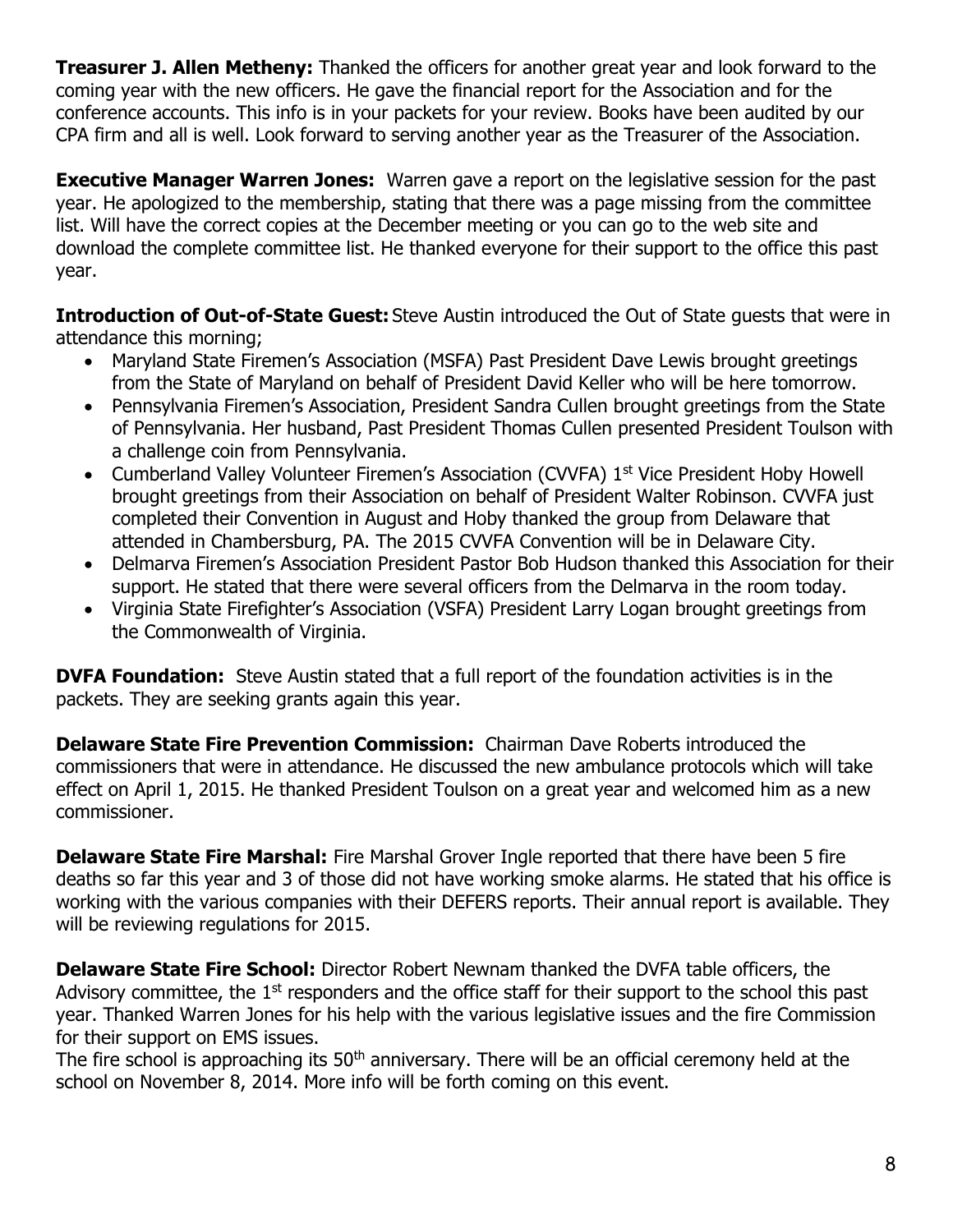**National Volunteer Fire Council:** J. Allen Metheny stated that the Council is working on several issues that affect the fire service. Their next meeting will be in Louisiana next month. A full report of their activities will be published in the next edition of the Fire Service News.

**Delaware State Fire Chief's Association:** 1<sup>st</sup> Vice President Stephen "Redman" Maichle brought greetings on behalf of President Joe Morris. Lenny Carmichael will be the guest speaker tonight at the Conference meeting in Cheswold.

**Delaware State Fire Police Association:** President John Hall brought greeting from the Fire Police Association. He thanked the DVFA for supporting the Fire Police Association and keeping them in the "loop" this year.

**Delaware State Emergency Medical Services Association:** Past President P.J. Gosch brought greetings from the State EMS Association.

**Mutual Relief Association:** Chairman Ken Ryder stated that there will be a vote taken today to renew the Mutual Relief insurance policy and to accept or reject the AD&D policy. Please have your delegates/alternates at the meeting. Thanked the DVFA for their support this year.

## **COMMITTEE REPORTS**

**Credentials Committee:** Jay Jones gave the following report;

- New Castle County 22 Companies 41 Delegates 36 Alternates
- Kent County 18 Companies 31 Delegates 27 Alternates
- Sussex County 21 Companies 40 Delegates 35 Alternates

**Finance & Audit Committee:** Chairman George Pyott stated that the Association books have been audited and found to be in good order. Budget for FY 15' has been prepared and will need to be voted on under the proper order of business.

**Life Safety Committee:** Chairman Guy Hudson stated that fire prevention is in October. Packets are out. If you have any questions, contact your County representative. Please fill out your paperwork properly for the matching funds.

**Homeland Security Committee:** J. Allen Metheny reported that each company will receive one (1) 800 mhz radio using WMD money from previous years. The radios will be delivered to State Communications for programing and then distribution. The only stipulation is that in order to get a new radio, you must turn in an old radio. The three (3) ambulance companies will also get one (1) radio under this program.

# **NOMINATION OF OFFICERS**

**President:** Anthony Guzzo nominated by Lou Amabili and seconded by Dan Carrier

1<sup>st</sup> Vice President: Joe Zeroles nominated by Ronald Vincent and seconded by Jack Bradley

2<sup>nd</sup> Vice President: Ted Walius nominated by Bill Tobin and seconded by Andy Jones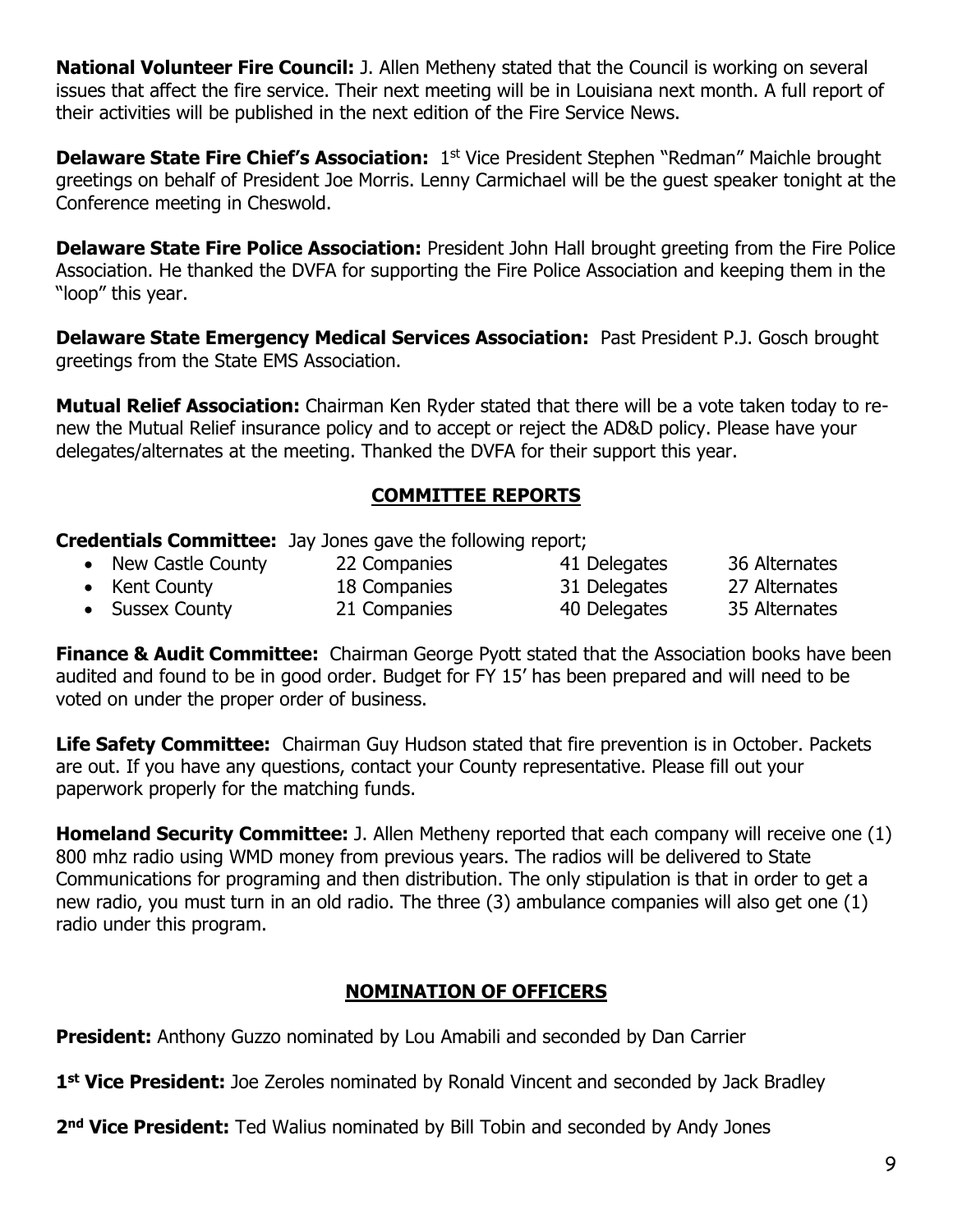**Secretary:** Elmer Steele nominated by Bill Hearn and seconded by Ron Scott

**Treasurer:** J. Allen Metheny nominated by Rod O'Neal and seconded by Steve Connors

**Director, Sussex County (3 Years):** Clayton Yocum, Sr. nominated by Frank DeFord and seconded by Donald Pierson

**Past President Director:** Charles Boyer This is an automatic appointment and does not need to be nominated

Motion by Jack Morris, Sr. Delmar and seconded by Rick Perillo Brandywine Hundred to close all nominations. Motion carried

#### **UNFINISHED BUSINESS**

None pending and none from the floor

# **NEW BUSINESS**

- A motion was made by Charles Frampton, Brandywine Hundred and seconded by Jasper Lakey, Delaware City to have the Secretary cast a favorable ballot for all uncontested offices and that the Treasurer cast a favorable ballot for the uncontested office of Secretary. Motion carried Ballots were cast
- A motion was made by George Pyott, Cheswold and seconded by Dan Carrier, Hockessin to adopt the FY 15' budget. Motion carried
- Jim Watson and John Porter reported on the concept of moving our permanent Memorial from its present location to the North side of Legislative Mall. There were a lot of questions, comments and concerns regarding this issue. There were several motions made and withdrawn. A final motion was made by Dan Burris, Volunteer Hose and seconded by Harold Brode, Harrington to allow the committee to spent up to \$10,000 for plans and drawings on the conception of placing our monument on the North Side of Legislative Mall and that the committee is to come to the December Executive meeting with a final cost and a budget for this project. Motion carried

At this time the ladies delegation came and brought greetings from ladies President Saralee Stevens. President Stevens will come later to give their annual report on the number of members that are in the auxiliaries and the amount of monies that have been donated to the men.

- President Toulson appointed Ed Barlow, Bill Tobin, Tom DiCristofaro and Dan Burris to seek funding for the monument project. Past President Steve Austin made a donation of \$300 to start the fund. Tom DiCristofaro challenged every fire company in the State to donate \$1,000 to this fund.
- President Toulson appointed Bill Tobin as a Mutual Relief Trustee to replace Norman Amendt who has served the maximum allowable term.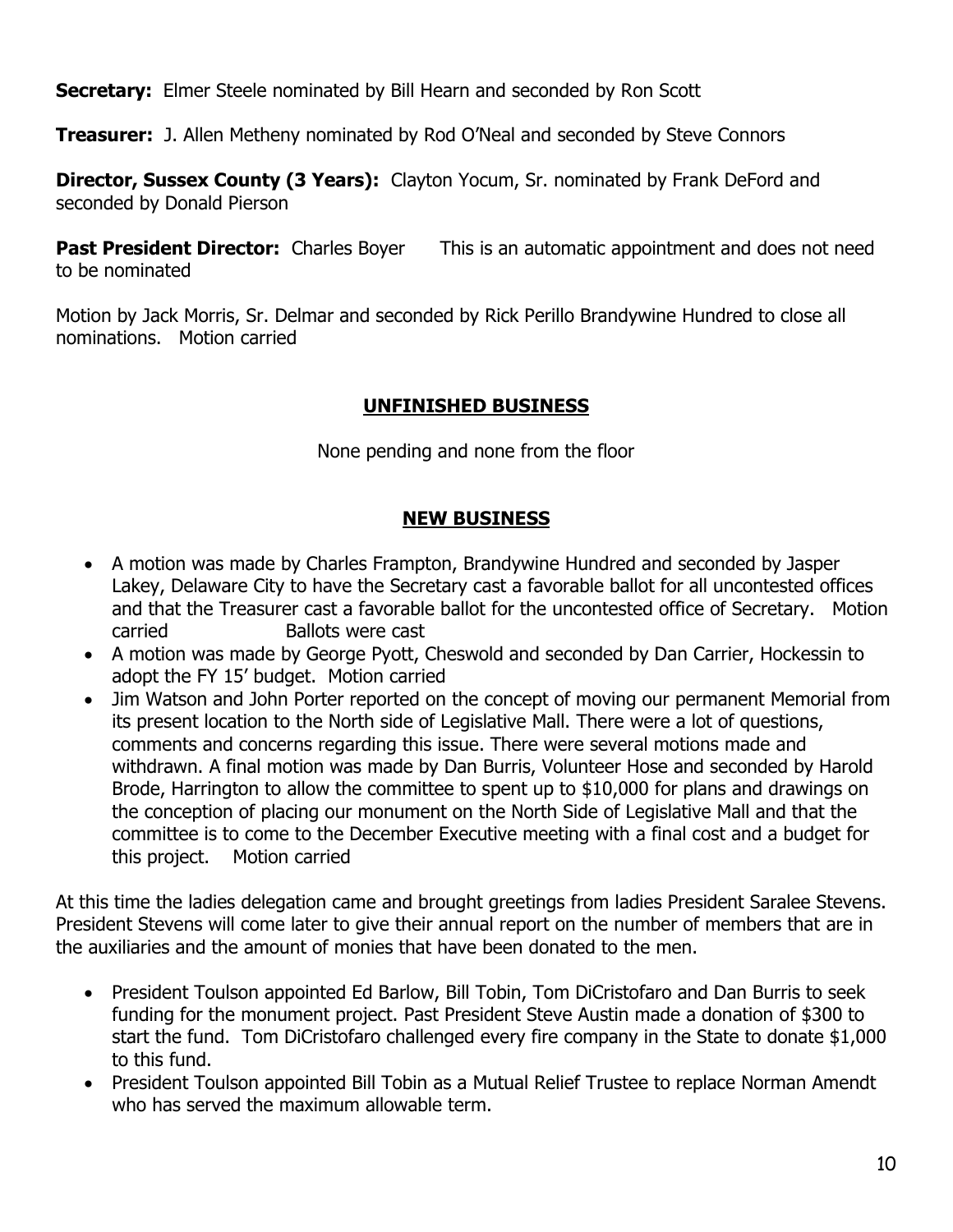- Wally Poppe discussed the recommendations that were made by the parade committee. After addressing the questions, comments and concerns from the membership,
	- 1. A motion was made by Wally Poppe, Delaware City and seconded by Stephen "Redman" Maichle, Wilmington Manor to; Continue judging but eliminate the County rule for the top three marching awards for Music, Non Music and Ladies Auxiliaries. (3 County rule) A voice vote was taken and the motion was passed, thus eliminating the 3 county rule. This will take affect at the 2015 Conference.
	- 2. A motion was made by Wally Poppe, Delaware City and seconded by Rich Perillo, Brandywine Hundred to; Set a 1 to 3 year limit of 1<sup>st</sup> place awards for Music, Non Music and Ladies Auxiliaries. If a company/Auxiliary wins 1st place successfully 3 years they will be ineligible for 1 year. (3 year limit) A roll call vote was requested. By a vote of 94 NO and 28 YES, the motion was defeated.

# **PAYMENT OF BILLS**

Treasurer J. Allen Metheny presented bills totaling \$244,003.10 for payment. Motion by Jasper Lakey, Delaware City and seconded by Ike Guessford, Odessa to pay the bills. Motion carried

## **GOOD OF THE ASSOCIATION**

Motion by Rich Perillo, Brandywine Hundred and seconded by Bill Betts, Frederica to revert back to new business. Motion carried

## **NEW BUSINESS**

President Toulson requested a motion to adopt a special resolution for Norman Batchelor to honor him for his forty (40) years as parliamentarian for the DVFA. Motion made by Jasper Lakey, Delaware City and seconded by Steve White, Frederica to adopt the resolution and make the presentation to Mr. Batchelor. Motion carried

## **BACK TO GOOD OF ASSOCIATION**

- Delaware City will be hosting the Cumberland Valley Firemen's Convention (CVVFA) from July 29 through August 1, 2015 in Delaware City.
- Delaware State Fire School will be holding their open house for their  $50<sup>th</sup>$  Anniversary on November 8, 2014 from 11:00 AM to 3:00 PM.
- Pre-judging of apparatus will be held at the "old" Dover High School on Saturday.

Ladies President Saralee Stevens and her officers came with their yearly report.

There being no further business to claim the attention of the members, the meeting was recessed until 08:30 hours on September 12, 2014 for the Memorial Service. DVFA Chaplain Bob Hudson was called on for the benediction.

Adjourned at 1:50 PM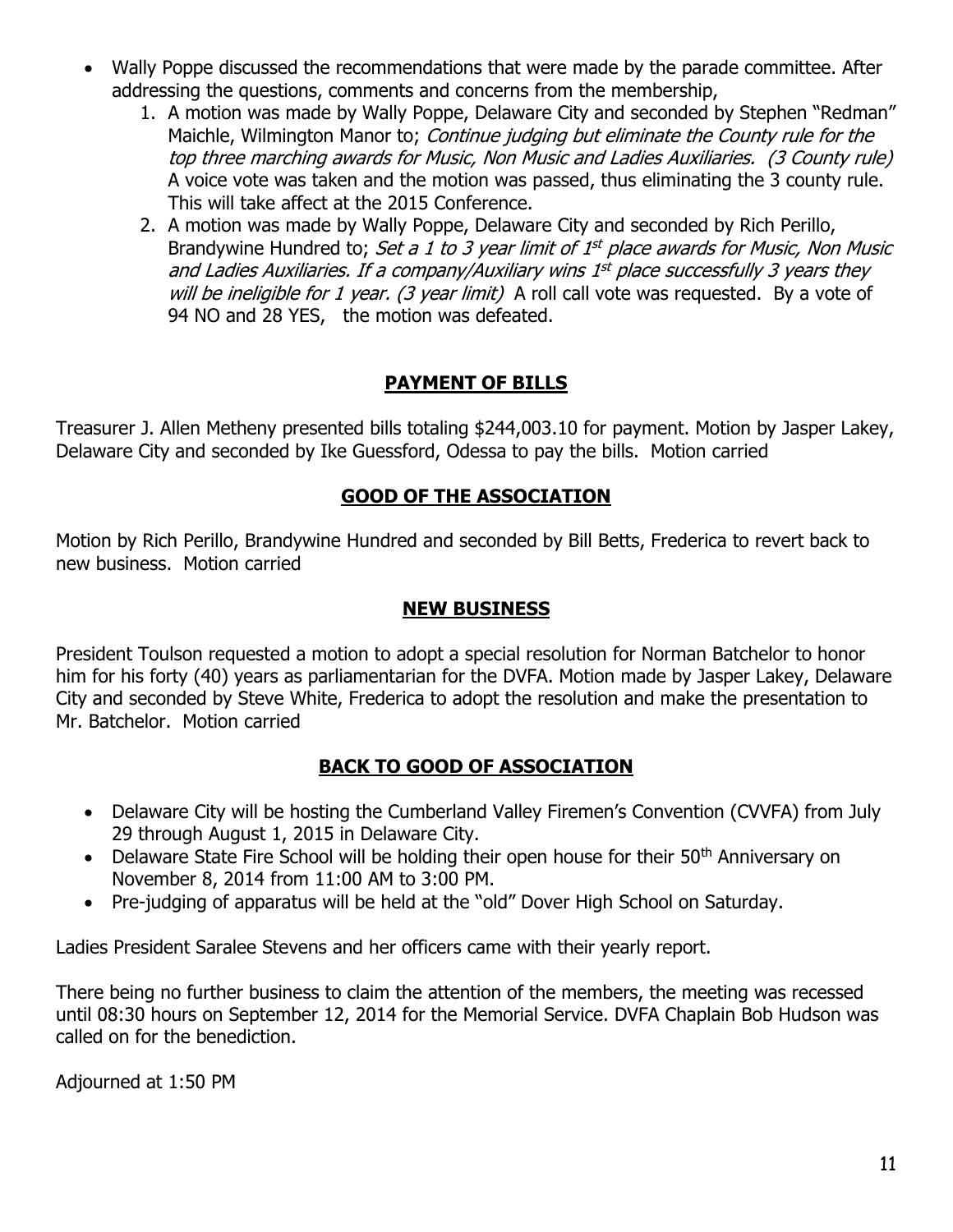# **Friday, September 12, 2014**

Memorial Service was held at 8:30 AM, remembering the passing of 93 men and 62 ladies from the past year. Of those, there was 1 Past President in these numbers. LADVFA Past President Catherine Jenkins

The men's luncheon was held at 12:00 PM. There were many politicians, guest and dignitaries present. Numerous awards and presentations were made. A special presentation (white fire helmet) was made to Senator Chris Coons for his help this past year. Vince Jacono made a donation of \$300 to start the annual fund drive for the DVFA Foundation.

# 93rd DVFA Luncheon

Call to Order S. Austin

Welcome to the Nation's Second Most Influential Banquet where Elected and Appointed Governmental Officials break bread with the Fire Service.

I know each of the speakers today will help make our event more meaningful and less lengthily by keeping their remarks short and to the point.

I'll count on each of you in the audience to help also by giving your full respect and attention to our guests.

Invocation led by Pastor Bob Hudson

Leading us in the Pledge to our Flag is our senior Past President who presided over this Association in 1973, Past President Ike Guessford

Acknowledgement of Convention Luncheon Committee Ron Marvel Warren Jones Bill Tobin Steve Austin

Challenge for Fallen Firefighters and DVFA Foundations-Ray Stevens and Vince Jacono and members of the DVFA Foundation

- Words of Welcome from the State of Delaware Lt Governor Matt Denn
- Remarks from DVFA President Richard Toulson
- Special Presentation from Representative Dan Short
- Introduction of Head Table
- Remarks by Senator Tom Carper
- Remarks by Senator Chris Coons
- Remarks by Congressman John Carney
- Introduction of Fire Service Groups
- Introduction of Delaware Elected and Appointed Officials by Executive Manager Warren Jones
- Remarks by Auditor Tom Wagner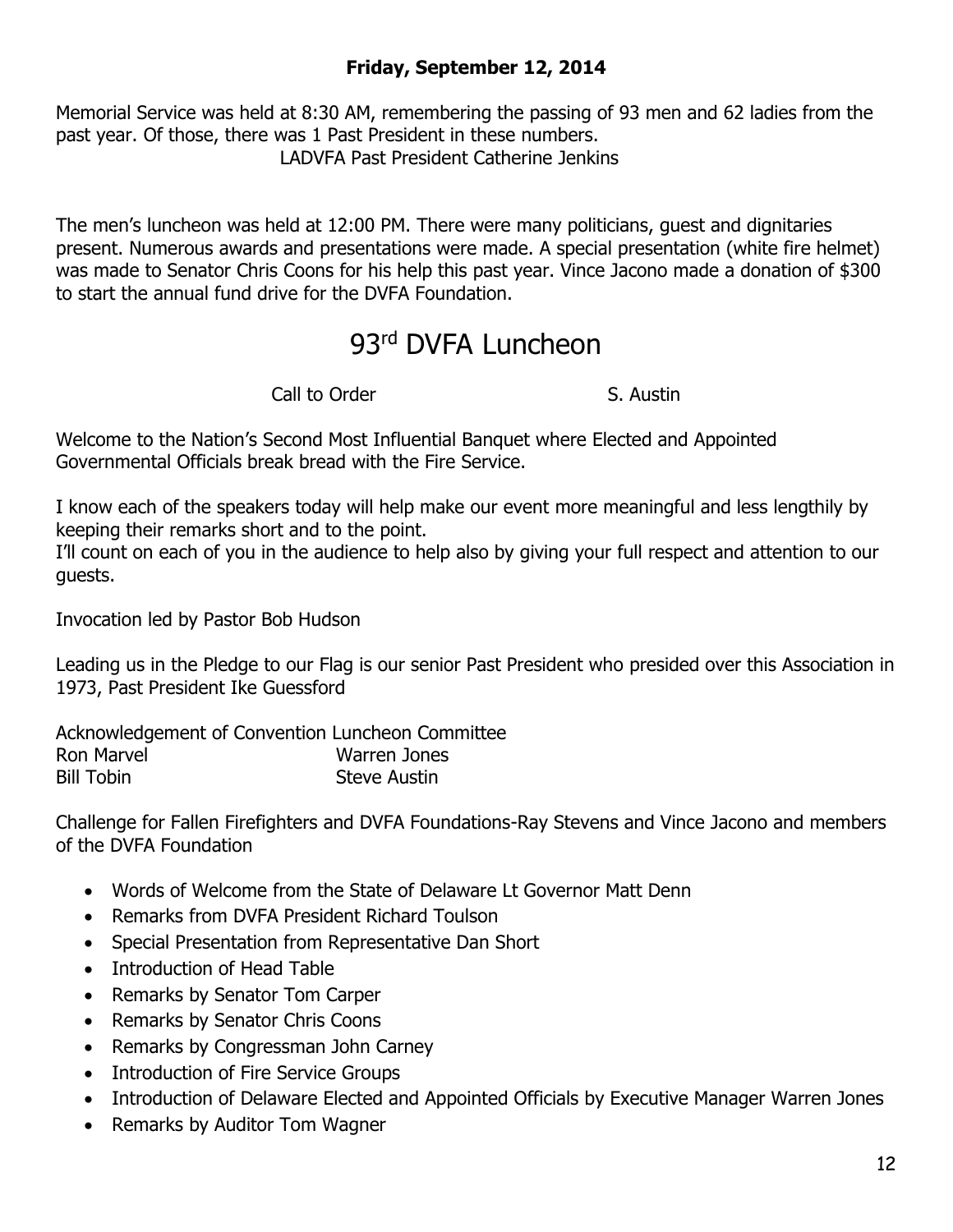- Remarks by Insurance Commissioner Karen Weldin Stewart
- Remarks from Bill Webb CFSI
- Remarks and presentation from President David Keller, MD State Firemen's Association

# **Introduction of Special Fire Service Guests**

- Past Presidents DVFA
- Col McQueen and the command staff of DSP
- Chairman Dave Roberts and the members of the DE State Fire Commission and Sherry Lambertson
- Fire Marshal Grover Ingle and staff
- Fire School Director Biff Newnam and staff
- DVFA Firemen of the Year Lynn Bullock of Millsboro VFC
- DVFA Radio Consultant Jim Goldstein from the IAFC
- Melissa Kiser DVFA Office Manager
- Cumberland Valley Firemen's Association, 1<sup>st</sup> VP Hoby Howell
- Delmarva Firemen's Association, President Bob Hudson
- Firemen's Association State of PA, President Sandra Cullen
- Maryland State Firemen's Association, President David Keller
- Virginia State Firefighter's Association, President Larry Logan

#### **DVFA Partners in Progress**

| President's Level       | Delmarva Power<br>Motorola                                                                                                                                |
|-------------------------|-----------------------------------------------------------------------------------------------------------------------------------------------------------|
| Deputy Chief's Level    | <b>PNC Bank</b><br><b>Atlantic Emergency Solutions</b><br><b>Provident Insurance</b><br>Office of EMS, State of Delaware                                  |
| Assistant Chief's Level | M & T Bank                                                                                                                                                |
| Captain's Level         | Kent County Levy Court<br>Delaware State Fire Chiefs Association<br><b>DVFA Mutual Relief</b><br>Delaware Electric Co-Op<br><b>Blood Bank of Delmarva</b> |
|                         |                                                                                                                                                           |

• Lieutenant's Level Advantage Healthcare Solutions Magnum Electronics 1-800-Board Up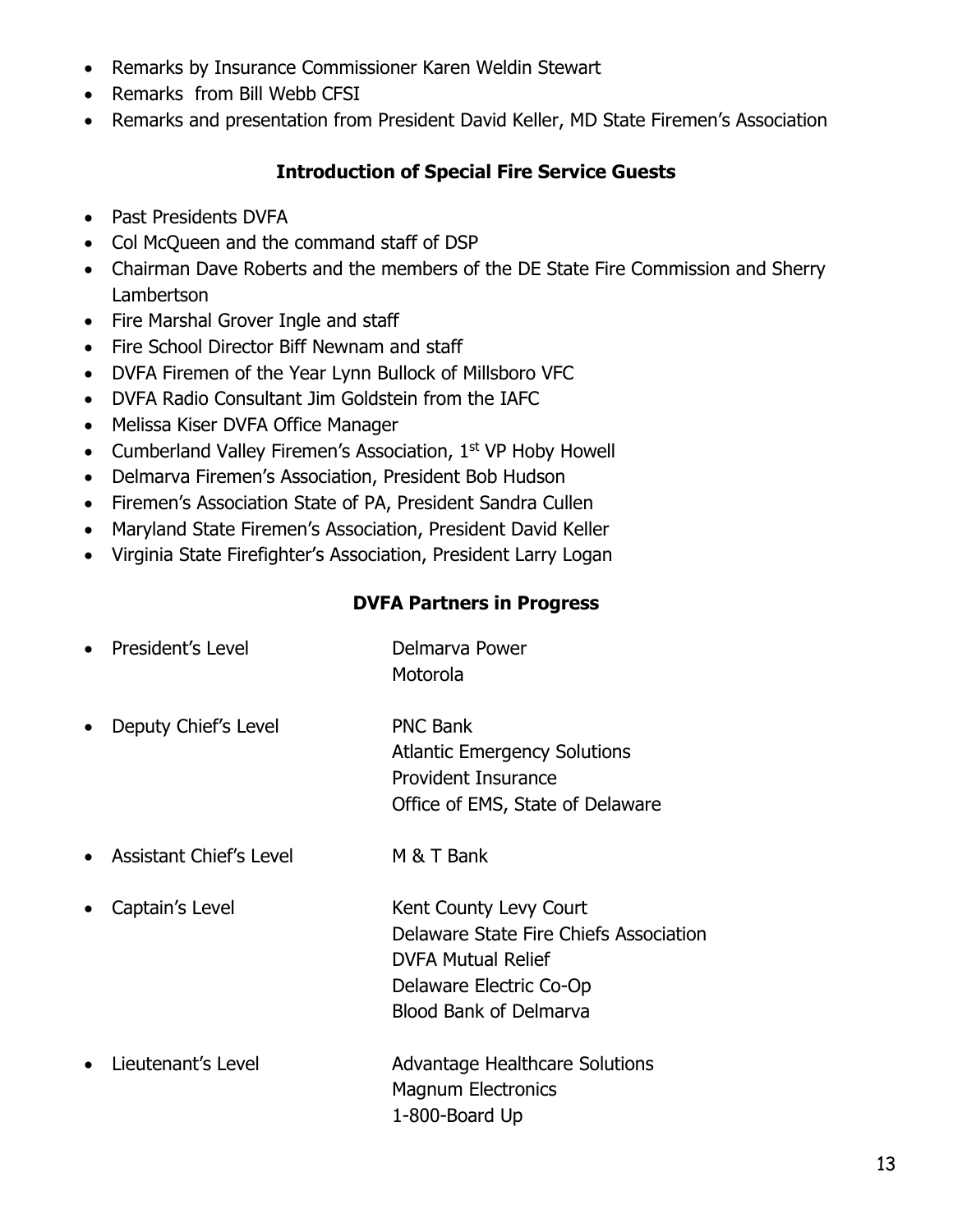Firefighter's Level Graves Uniforms

Del-One Federal Credit Union

# **DVFA/LADVFA Installation**

Friday, September 12, 2014

Post Stair Guards from Seaford Fire Department: Armore Rice and John Stevenson. Please turn off or mute all cell phones and pagers. Following officers, chaplains and escorts were introduced:

DVFA Chaplain – Rev. Bob Hudson

LADVFA Chaplain – Virginia Yeager DVFA Installing Officer: President Emeritus, Lou Amabili LADVFA Installing Officer: Past LADVFA President, Carol Walton LADVFA Installing Marshall: Past LADVFA President, Janice Marvel DVFA President – Rich Toulson escorted by his wife, Janice LADVFA President – Saralee Stevens escorted by her husband, Past DVFA President, Ray DVFA President elect – Anthony Guzzo escorted by his wife, Jackie LADVFA President elect – Karen Majewski escorted by her husband, David DVFA First Vice-President elect – Joseph Zeroles escorted by his wife, Debbie LADVFA First Vice-President elect – Mary Frances Eisenbrey escorted by her husband, Jeff. DVFA Second Vice-President elect – Ted Walius escorted by his daughter, Rachel Walius LADVFA Second Vice-President elect – Lois Pearson escorted by her husband, Donald DVFA Secretary – Past DVFA President Elmer Steele escorted by his wife, Sandy LADVFA Secretary – Jane Williams escorted by her husband, Ray LADVFA Assistant Secretary – Karen Gebhart escorted by DVFA President Emeritus, Lou Amabili DVFA Treasurer – Past DVFA President, Allen Metheny escorted by his wife, Barbara LADVFA Treasurer – Kim Figgs escorted by her mother, Joyce LADVFA Assistant Treasurer – Regina Headley-Marvel escorted by Karen Workman DVFA Director – Clay Yocum escorted by his wife, Maureen Past President Director – Charles Boyer escorted by his sons, Chris Boyer and Jeff Boyer

Invocation given by LADVFA Chaplain, Virginia Yeager Pledge to flag led by M/C, Edward "Mike" Rush LADVFA President, Saralee Stevens gave her final remarks and thanks DVFA President, Rich Toulson gave his final remarks and thanks

LADVFA Past President, Carol Walton, installed the following LADVFA officers and was assisted by Past LADVFA President Janice Marvel, for the year 2014-2015, as follows:

President – Karen Majewski from Good Will Ladies Auxiliary 1<sup>st</sup> Vice-President – Mary Frances Eisenbrey from Cheswold Ladies Auxiliary 2<sup>nd</sup> Vice-President – Lois Pearson from Greenwood Ladies Auxiliary Secretary – Jane Williams from Minquadale Ladies Auxiliary Assistant Secretary – Karen Gebhart from Hockessin Ladies Auxiliary Treasurer – Kim Figgs from Delmar Ladies Auxiliary Assistant Treasurer – Regina Headley-Marvel from Georgetown Ladies Auxiliary